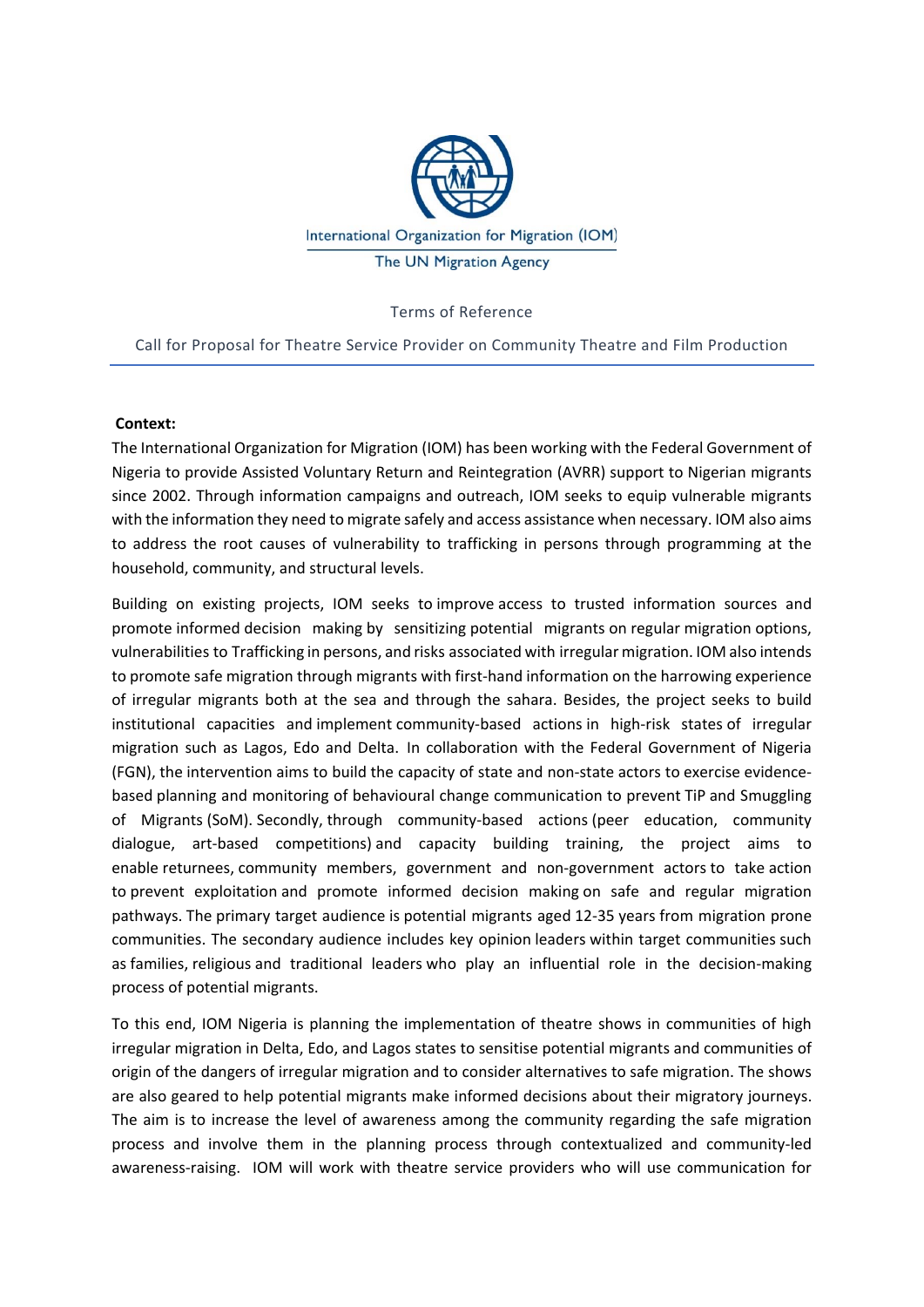development approach in partnership with stakeholders, community and religious leaders to research, script and produce theatre shows in identified communities. The successful service provider (s) will also train budding talents and local theatre groups within the different communities in scripting and drama, who in turn will showcase the theatre shows in these communities. The approach is to combine awareness‐raising activities with technical skill training and enhanced employability, as well as participation from both returnees including volunteer messengers as well as community members to enhance social inclusion and cohesion.

# 1. **The overall objective of the project**

The overall objective of the assignment is

- To conceive, produce, and perform effective community theatrical performances/acts in select cities to raise awareness on the dangers of irregular migration and alternatives to safe migration among potential migrants and their communities of origin.
- To provide information about the free confidential counselling and information available in certain centres and areas like the Migrant Resource Centre and other areas.
- Focusing on how to discourage irregular migration, reduce stigma & discrimination of returned migrants, and promoting social cohesion amongst migrants and their community members.
- To create opportunities for young talents to become great actors.

# 2. **Specific responsibilities of successful service providers** ‐

Under the direct supervision and the guidance of the Project officer, Migration Management, or the designated representative, the selected Theatre service provider(s) will

## **Planning and Implementation**

- Develop a script based on Mental Health and Psychosocial Support components and adapt it to the local languages suitable to Delta Edo and Lagos states.
- Pre-testing the developed scripts with selected actors and community members
- In close collaboration with IOM, organise and facilitates script review and validation workshop
- Identify and select backdrop, wardrobe and props list for the new troupes in Lagos
- Plan and rehearse the theatrical acts according to the local language and culture of selected communities.
- Train select local actors/community theatre facilitators from Lagos and Delta states on theatrical performances and to re‐enact the plays in their communities including facilitating dialogues after each performance
- Ensure that the duration of community theatrical performances should be (15‐30 minutes).
- Ensure that Theatrical Acts should be in local languages suitable to location/audience.
- Work with IOM to develop a prevention of trafficking in persons (TIP) 15 ‐ 30mins script and storyboard for a feature film. The service provider will work with IOM to produce and direct the featured film which will be streamed on TV and produced into CDs for dissemination.
- The service provider must ensure that the film features at least one or two known male/female celebrities.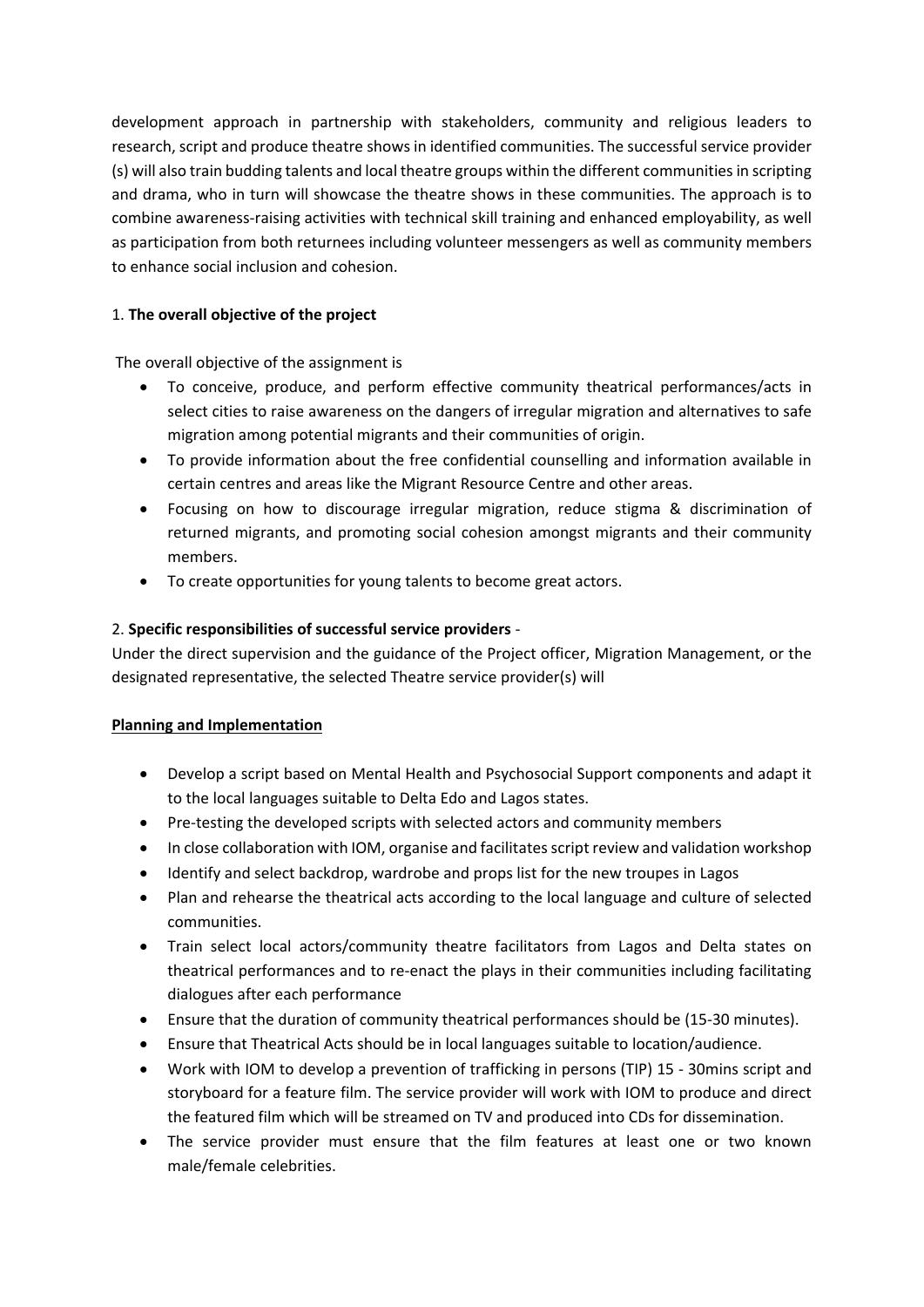- Coordinate and maintain close relations with other IOM partner organizations of this project regarding the implementation process of project activities and to showcase synergy among partners.
- Conduct necessary follow up meetings with IOM, stakeholders, and beneficiaries on an adhoc basis.
- Monitor the first two performances in each state and share a report with IOM including areas of improvement

## **Reporting**

## **Prepare a detailed inception report with timelines and methodology**

- Submit a detailed closeout report of the training to IOM including analysis of pre and post tests and soft copies of the tests.
- Submit annexes to pictures and videos of the training no later than two weeks after the training.
- Submit soft copies of pre-production pictures and videos no later than two weeks after production.
- Submit trailers and teasers of the 30mins film.
- Submit sign out or cut out videos of the actors about the film.
- Annex all sources referenced.

### **3. Required Qualifications and Experience of the Organization**

The theatre service provider will have:

- Three (3) and above years of experience working in a similar field. Preference will be given to film makers who have experience in community theatre with a focus on migration and trafficking in persons related areas
- Experience in working with Government & International organizations the United Nations.
- Past experience in edutainment on Awareness Activities for at least 3 years.
- Local knowledge of the regions in Delta and Lagos states.
- Experience in communication for development and behavioural change communications

## **4. Inputs from IOM**

- Allocate funds in instalment for performing the project activities
- Monitor the progress of the program and provide supportive supervision to the theatre provider for effective implementation of the project activities.
- Provide Information Education and Communication materials to theatre provider for publicity and promotion of theatre in select communities.
- Provide technical assistance to ensure quality on the overall implementation process, including the design of additional communication materials.
- Assist in coordination with other IOM partners for smooth intervention.
- Provide materials on safe migration pathways that will contribute to research and form the background of the script.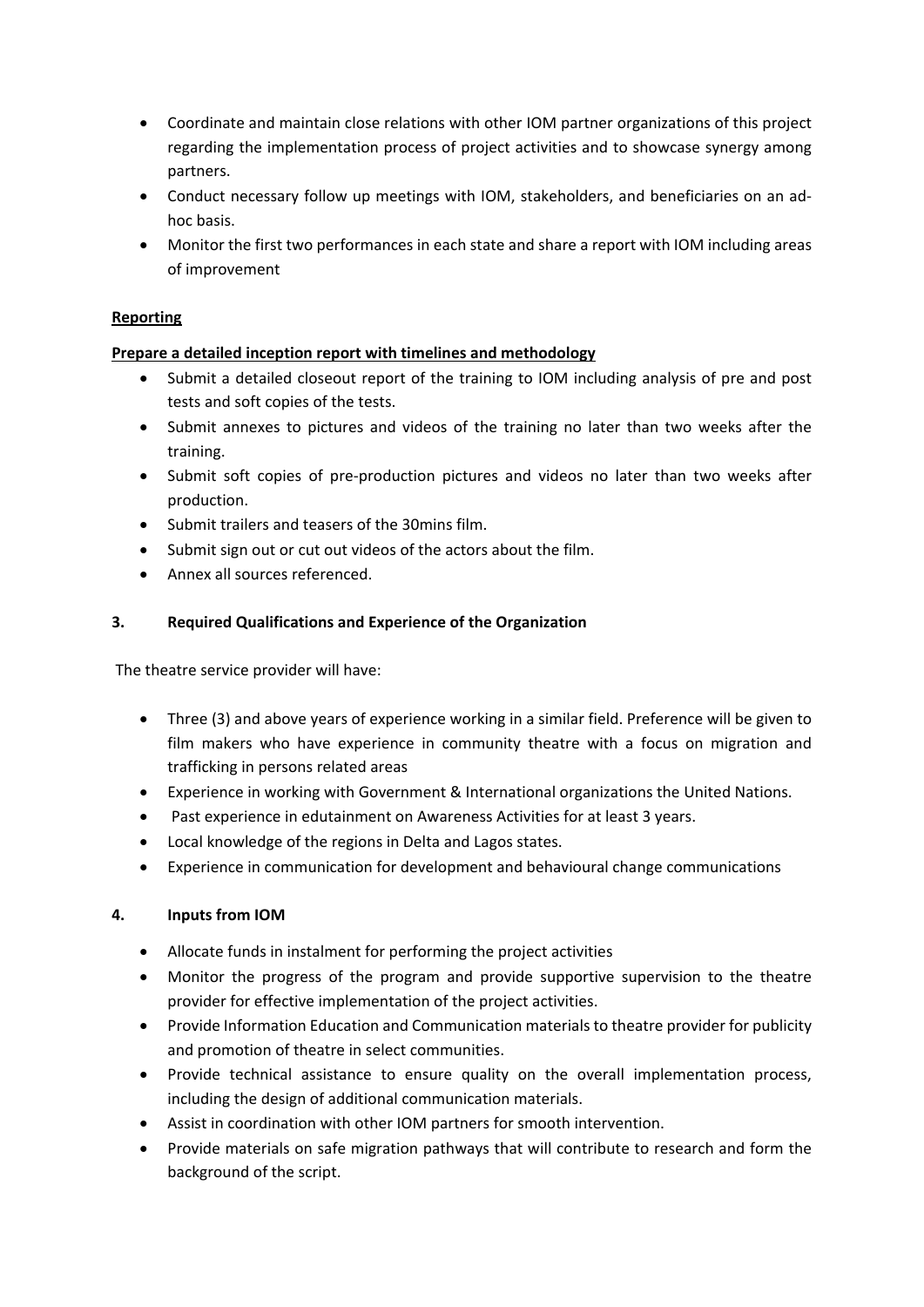#### **5. Expected outputs/results from the tasks of Service Providers:**

- Increased awareness on the processes of safe and orderly migration in the target communities, achieved through dissemination of awareness-raising messaging.
- Increased knowledge and understanding of safe migration amongst potential migrants, their families, religious and community leaders, and communities of origin.
- Extensive coverage of the community theatre shows in all the identified communities
- Increased knowledge level of the existing migration support groups and Migration Resource Centres (MRCs) and they are actively engaged to provide information to the potential migrants.
- Increase the interest of potential migrants for seeking information from the proper channels of migration.
- Increased interest of the young adults for getting familiarised with the dangers of Human Smuggling, trafficking of persons, irregular migration, and the benefit of using the safe and proper routes.

### **6. The Proposed working area in clusters:**

IOM plans to select a service provider to provide the services in the three (3) identified states with high rates of return from irregular migration.

| <b>Clusters</b> | <b>Name of the states</b> |
|-----------------|---------------------------|
| Zone A          | Lagos                     |
| Zone B          | Edo, Delta                |

#### **7. Timeframe of Assignment**

The assignment is expected to take 6 months from the date of signing the contract.

#### **8. Remuneration**

The service provider's payment shall be based on the financial proposal approved by IOM.

#### **9. Method of Application:**

IOM invites experienced and interested theatre and film production companies with vast experience working in the areas of Migration and trafficking in persons to submit an Expression of Interest (EoI), along with requisite organizational documents and a cover letter in support of their application.